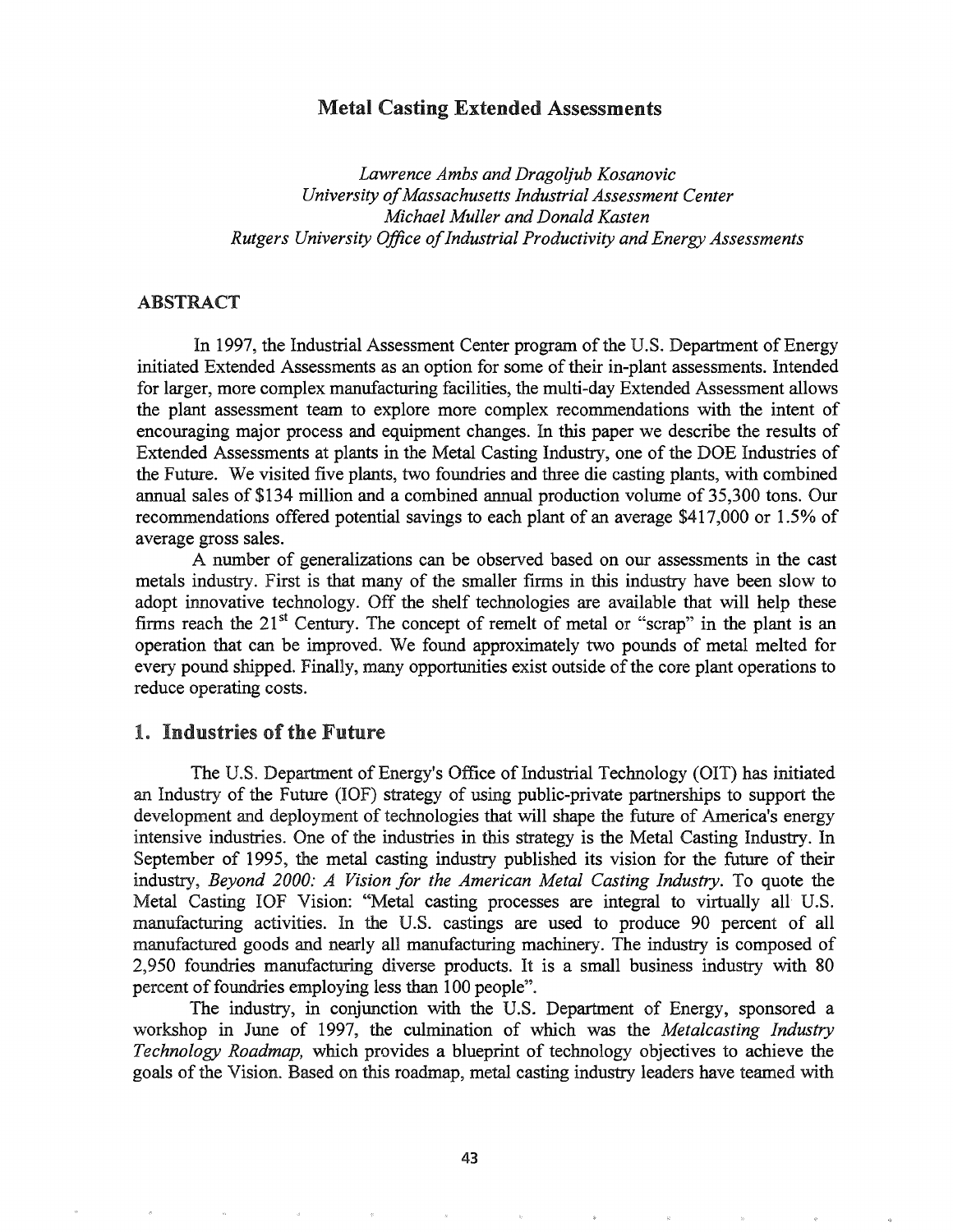OIT to focus on high priority research and development needs and to accelerate the development and use of critical new technologies. At the same time, industry and the DOE are committed to encouraging the implementation of available energy saving, pollution preventing and productivity enhancing technologies by all metal casting businesses.

## 2. Metal Casting Needs

In OIT's Metal Casting Vision process the industry has produced a roadmap that has identified technology needs for the future. However, many small to medium size metal casting plants in this country with outdated or aged manufacturing operations are in need of updating. In order for these plants to make use of the results of the roadmapping, they must remain competitive into the 21st Century. Existing technologies that are not being used in these smaller plants are available to help them. The Industrial Assessment Center Program, sponsored by the Office of Industrial Technology, brings the expertise of teams of faculty and students from major U.S. universities to manufacturing plants for on-site technical assistance. During the past two years, Industrial Assessment Centers have performed extended assessments at five metal casting plants within SIC 33. The intent of these multiday visits was to identify significant energy, waste and productivity improvements that might be generalized to these smaller plants. Our intent was also to identify major infrastructure changes including state of the art changes in manufacturing methods, which could assist these plants. In some cases this might require capital intensive changes in plant operations.

## Metal Casting Manufacturing Process

Metal casting is in general a very simple process. Metal in ingot form is melted, fonned into a useful shape by any of several casting technologies and then finishing operations such as heat treating, deburring or painting are carried out before the product is ready for sale. The devil, as it is said, is in the details, and each step of the process requires careful management to insure efficient production. Most metal casting shops set up their operations into four principal business groups.

The four groups fall roughly into the categories of *melting, casting, finishing* and *utilities.* The *melting* group manages the furnaces and the incoming feedstock. Their product is molten metal which is transported to the casting group. The *casting* group carries out all of the forming operations that take place and normally manage the dies, molds, sand, and die cooling systems. The output from the forming process most often needs additional "value added" prior to its being packaged as finished goods. Some de-flashing is commonly needed as are shot operations to smooth the parts and prepare them for further processes. Depending on the applications, parts need to be cleaned, painted, machined, and tested. All of these operations normally fall to the *finishing* group.

The final business group that appears in many metal casting plants is a *utilities* group which provides electricity, steam, compressed air and sometimes chilled water and liquid gases to the rest of the plant. Since most operations in these plants require electricity and compressed air and probably steam, the utilities group serves all of the other groups. There is some benefit to separating out utilities in such a plant; allowing people to be assigned just to utilities provides for better management and economies of scale. However, if integration of the business groups is not great, the other groups can have a disincentive to save energy. All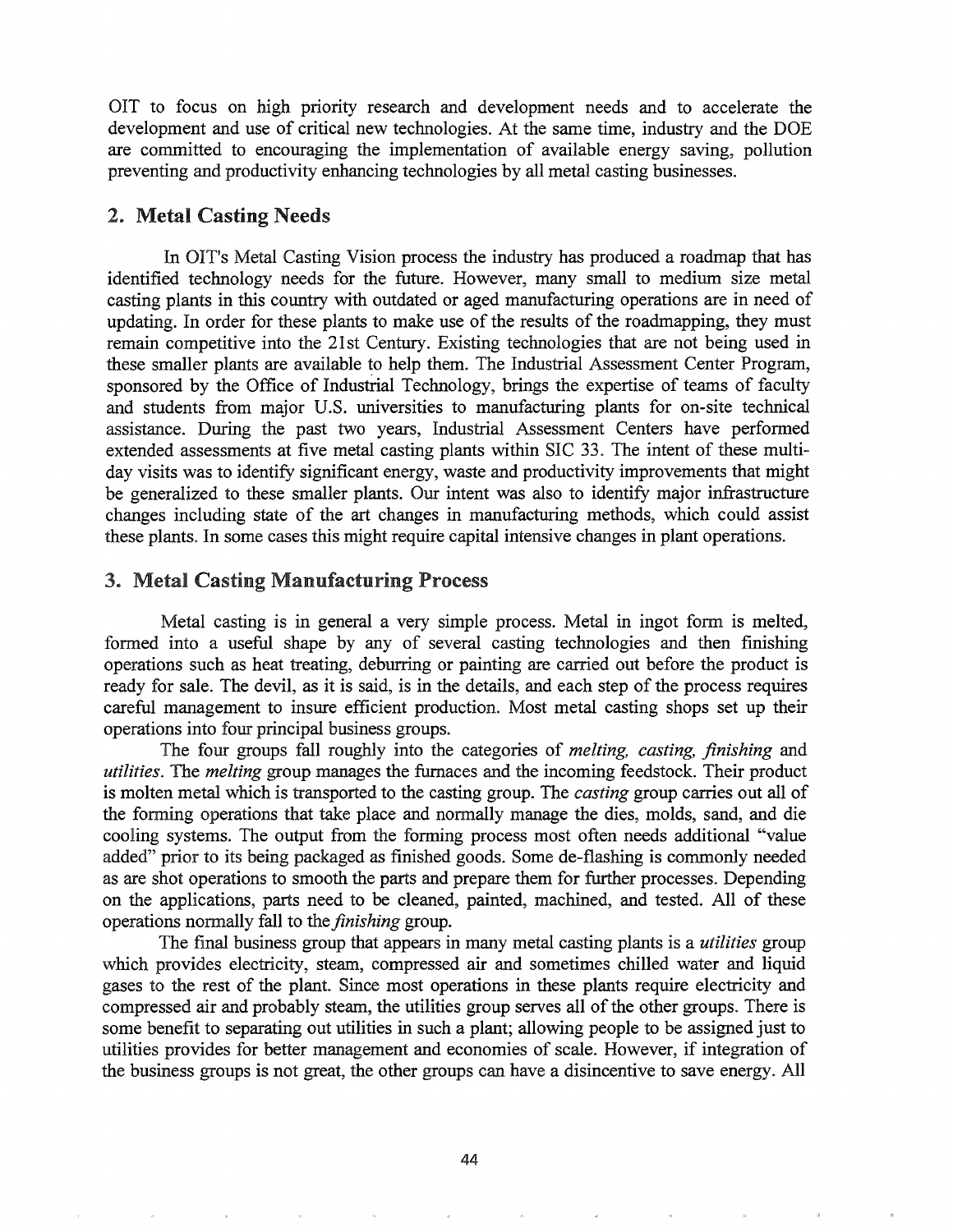too common is the scenario where a die-casting manager buys motors that are less efficient than would be advisable because his (or her) budget is charged for the motor but not for the electricity it uses.

It has been found useful to employ these categories to break up a metal casting shop operation during an industrial assessment. In addition to making it easier to communicate ideas with plant management, it helps the assessment team distribute resources appropriately. So too, for the purposes of this paper and discussions of opportunities found for improvements during assessment, the same categories will be used.

# 4 Metal Casting Extended Assessments

In 1997, the lAC program initiated Extended Assessments as an option for some of their in-plant assessments. Although not suitable for all of the lAC plant assessments, they allow lAC's to spend more than one day on-site at a manufacturing facility. The extra time in the plant enables the team to become more familiar with plant operations. Intended for larger, more complex manufacturing facilities, the Extended Assessment allows the plant assessment team to explore more complex recommendations. We also orally present a draft report to the client in order to discuss our recommendations with them before finalizing the report. Our intent is to encourage major process and equipment changes and if necessary to offer assistance in obtaining financing. The intent of this approach is to increase implementation of our recommendations.

## Extended Assessment Plant Descriptions

The first five plants we visited, two foundries and three die casting plants, had combined annual sales of \$134 million and a combined annual production volume of 35,300 tons, making them mid-sized companies in their respective fields. A summary of the plant production volume and energy consumption is presented in Table 1.

The companies we visited have struggled with high energy costs, antiquated equipment and very competitive markets to remain profitable. One of the foundries (F1), for example, does all its melting from 10 p.m. to 6 a.m. to avoid high demand costs, but pays an extra \$48,000 in wages because of shift differentials. Production operates on a three-shift schedule, with an emphasis placed on night time operation due to utility rate structure. The plant has about 150 employees. The other foundry (F2), which is located in an area that has become residential since the company started, is prevented from operating a third shift because of neighborhood concerns. The plant has 135 employees, has production for only one shift, and perfonns all maintenance jobs during the second shift.

The first die casting plant  $(D1)$  is located in a building constructed at the turn of the century. The production operates in two shifts, with the second shift reserved for maintenance only. The plant has about 120 employees and produces a wide variety of aluminum die cast parts for a number of different customers, often in small runs, resulting in a frequent mold and finishing setup changes. This might be an explanation for a large shipped-to-melted weight aluminum ratio. Production in the second plant (D2) operates on a three shift, 24 hours a day basis, and has a total of 225 employees. The third plant (D3) has 400 employees that work three eight hours shifts, five days per week.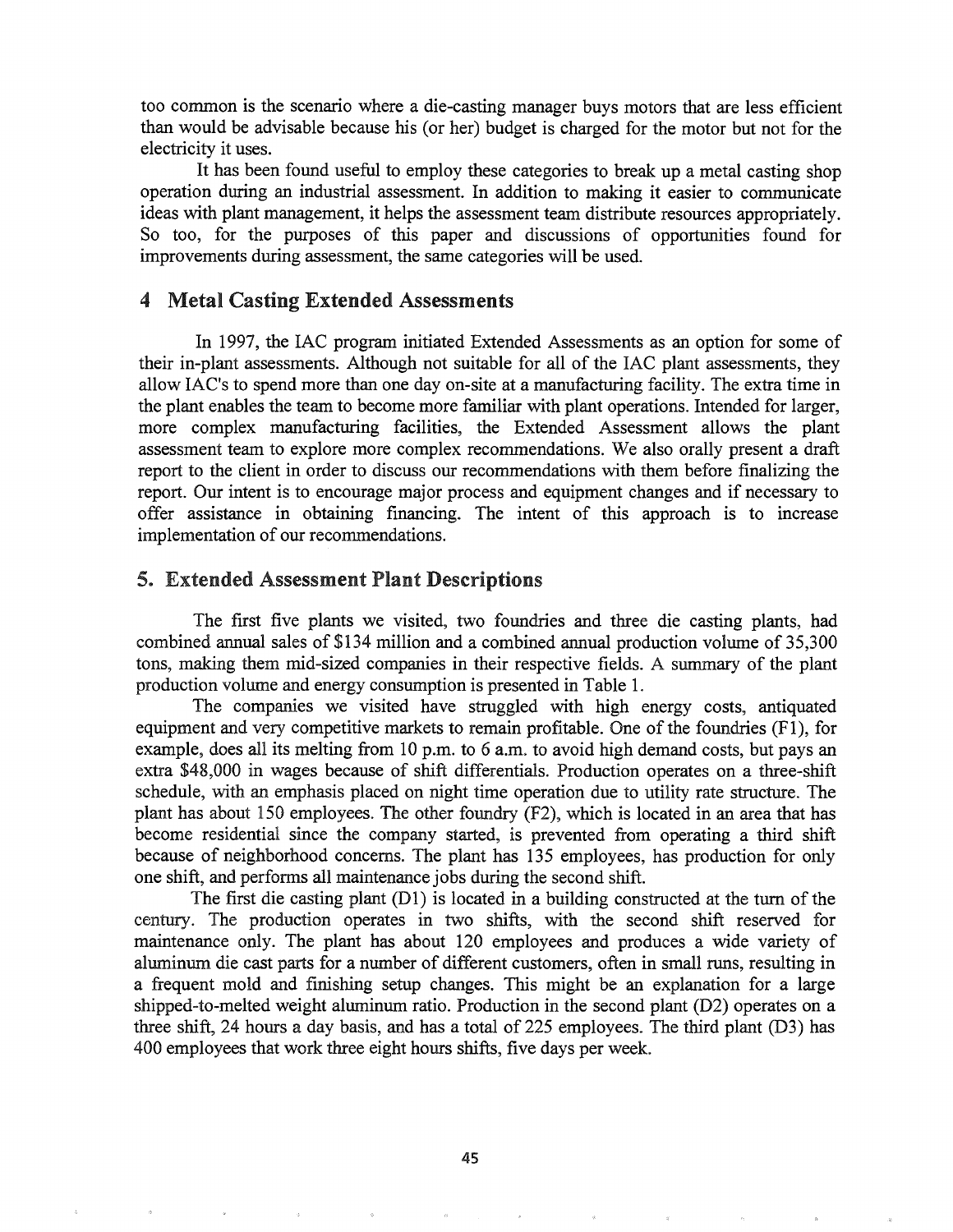|                     |         | Units          | Foundry<br>F1 | Foundry<br>F <sub>2</sub> | D <sub>1</sub> | D <sub>2</sub> | Die Casting Die Casting Die Casting<br>D <sub>3</sub> |
|---------------------|---------|----------------|---------------|---------------------------|----------------|----------------|-------------------------------------------------------|
| <b>Annual Sales</b> |         | Million        | 13            | 8                         | 25             | 20             | 68                                                    |
| Production          | Shipped | tons           | 4,800         | 9,400                     | 2,200          | 6,400          | 12,500                                                |
| Volume              | Melted  |                | 12,800        | 12,300                    | 11,900         | 14,300         | 25,000                                                |
|                     |         | GWh/yr         | 12.1          | 4.0                       | 7.0            | 5.0            | 19.6                                                  |
|                     |         | MMBtu/yr       | 41,000        | 14,000                    | 24,000         | 20,000         | 67,000                                                |
|                     | Energy  | $\sqrt{$}$ /yr | 770,000       | 174,000                   | 300,000        | 354,000        | 659,000                                               |
| Electricity         |         | \$/kWh         | 0.072         | 0.043                     | 0.098          | 0.060          | 0.0513                                                |
|                     | Demand  | kW             | 11,000        | 18,000                    | 18,200         | 13,000         | 34,000                                                |
|                     |         | $\sqrt{$yr}$   | 99,000        | 275,000                   | 284,000        | 125,000        | 346,000                                               |
|                     |         | \$/kW          | 9.50          | 15.23                     | 15.62          | 17.56          | 15.04                                                 |
|                     |         | MMBtu/yr       | 28,000        | 29,000                    | 38,000         | 92,000         | 180,000                                               |
| <b>Natural Gas</b>  |         | $\sqrt{$}$ /yr | 130,000       | 112,000                   | 158,000        | 330,000        | 634,000                                               |
|                     |         | \$/MMBtu       | 4.67          | 4.94                      | 4.19           | 3.67           | 3.52                                                  |
| Coke                |         | MMBtu/yr       |               | 60,000                    |                |                |                                                       |
|                     |         | $\sqrt{$}$ /yr |               | 500,000                   |                |                |                                                       |
|                     |         | \$/MMBtu       |               | 8.33                      |                |                |                                                       |
| #2 oil              |         | MMBtu/yr       |               |                           | 16,000         |                |                                                       |
|                     |         | $\sqrt{$}$ /yr |               |                           | 84,000         |                |                                                       |
|                     |         | \$/MMBtu       |               |                           | 5.40           |                |                                                       |

Table 1. A Summary of Plant Production Volume and Energy Consumption for the First Five Plants Visited

# 6~ Plant Recommendations

## Melting Improvements

Metal casting plants tend to incur their largest energy costs in the melting and holding process.. The greatest opportunity for savings, which we saw at both foundries, can be captured with a technology that is new to the United States but well tested in Europe and Japan. This technology, an oxygen-enriched natural gas melting furnace, offered cost savings to both foundries of nearly \$500,000 per year, or reduction in their annual energy costs by 45 percent. Despite a substantial implementation cost (approximately \$1 million), this recommendation has a short payback period so that even small and mid-sized companies should find a way to take advantage of it.

One foundry, which uses electricity to drive its melting process despite the region's high electric costs, has annual electric costs of \$869,000 (including demand). Of this, more than \$550,000 is spent on melting. Our recommendation, to convert the melting furnaces from electric energy to oxygen-enriched natural gas, offers savings of \$460,000 per year by reducing the monthly electric bill and enabling the company to run its melting operation during the day. At present the plant must run its melting operation during the third shift because of high demand charges and on-peak rates, and must pay higher third shift wages to run the melting operation. Moreover, the conversion will allow the company to earn the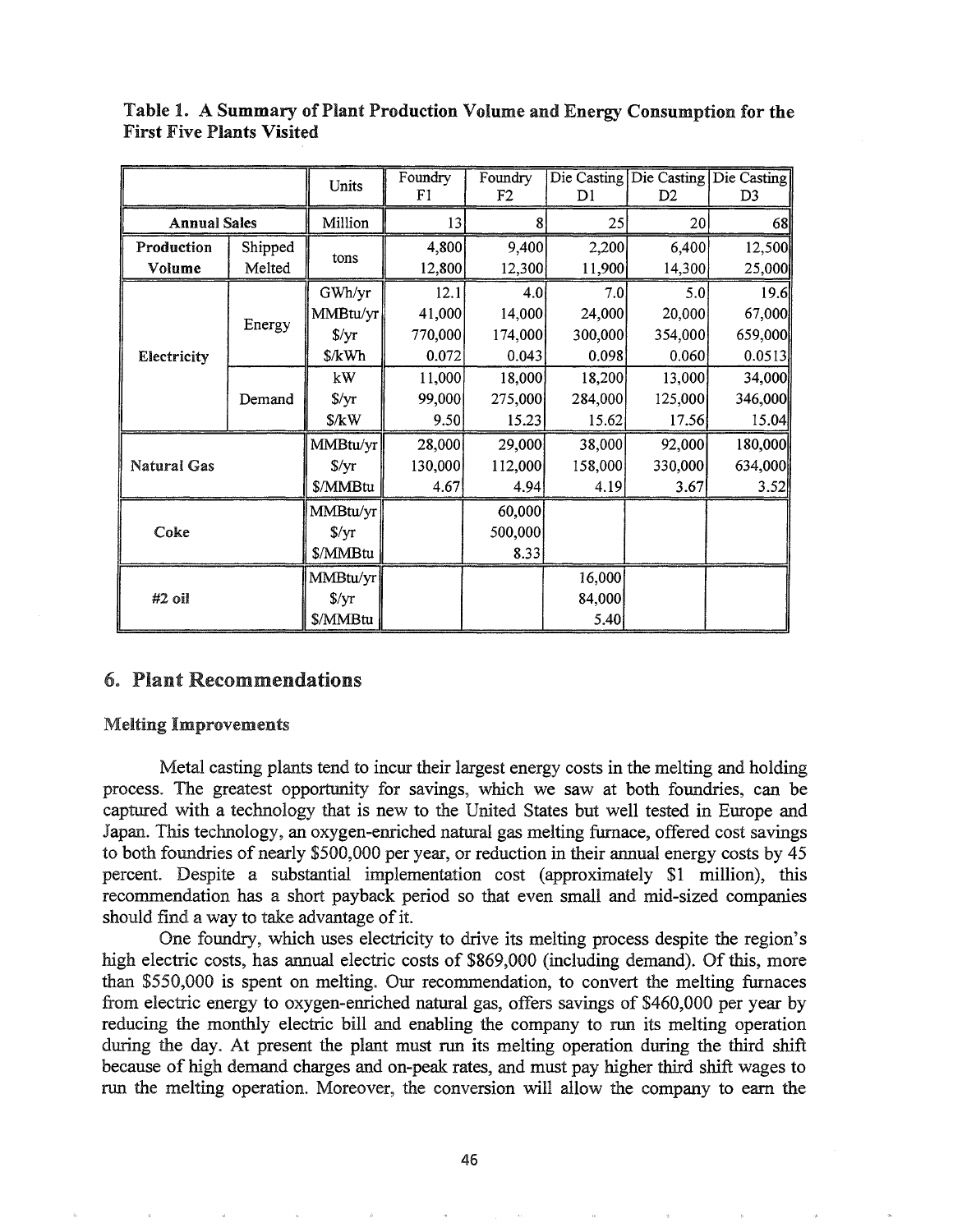goodwill of its employees in the melting operation, who prefer to work during the first shift. Although this is hard to quantify, company officials have indicated that it is important and are looking at financing options to implement the recommendation.

The second foundry, which has annual coke costs of \$500,000, can save \$470,000 per year in energy costs by converting its coke-fired cupola to one fired by oxygen-enriched natural gas. In addition to cutting its energy costs with the natural gas furnace, this company can reduce the amount of pollution it emits, allowing for a less stringent exhaust scrubbing system. In addition to make the melting process more efficient, the new furnace will also increase the melting rate allowing the plant to increase production without adding other equipment. In this case, because of the high implementation cost and the size of the company (annual sales are \$8 million), we offered as an alternative a supplemental natural gas-fired system that would bring annual savings of \$77,000. This recommendation has a much lower implementation cost of \$200,000.

Another area ripe for savings, this time in the die casting industry, was dross, which is a waste formed when molten aluminum oxidizes. One die casting plant we audited can save more than \$168,000 per year, at an implementation cost of only \$5,000, by reducing the formation of dross through the use of flux in the melting process. Flux reacts isothermally with molten aluminum and increases the temperature of the dross, thereby breaking its surface tension and allowing the aluminum to fall out. The company sends out its dross for reclamation, and buys it back as aluminum for \$0.13 per pound.

Another die casting plant can realize immediate savings by simply closing the lids on their holding furnaces, which reduces dross formation by reducing the amount of oxygen that is mixed with molten aluminum. This recommendation also reduces convective and radiative heat losses, for total annual savings of nearly \$11,000. A similar opportunity for savings was found at a die casting plant, where the insulation on 32 holding furnaces was insufficient. By simply increasing the insulation on these furnaces, savings from our recommendations were estimated at nearly \$26,000.

What is noteworthy about these last two recommendations is how obvious they are; more than 20 years after the energy crisis, one would expect that such energy saving measures would have been implemented long ago. Our experience suggests, however, that there is significant resistance to change in both the foundry and die casting industries, which have been around a long time and are based on very old technology. This represents both an opportunity and a challenge: energy-saving solutions at foundries and die casting plants can be found, but may not be easily implemented. A summary of the remaining melting recommendations suggested for these plants is given in table 2.

|  |  | Table 2. A Summary of the Remaining Melting Recommendations |
|--|--|-------------------------------------------------------------|
|  |  |                                                             |

|                                                        | Cost<br>Savings | Payback<br>Period |
|--------------------------------------------------------|-----------------|-------------------|
| Implement Natural Gas Supplemental Fire in Cupola      | \$77,000        | 3 years           |
| Replace the Existing Burners with Regenerative Burners | 36,200          | 5.5 years         |
| Use Waste Heat to Preheat Aluminum                     | 9,700           | 2.3 years         |
| Reduce Furnace Radiative and Convective Losses         | 10,600          | 2 years           |
| Decrease Temperatures on Furnaces during Setback       | 4,400           | Immediate         |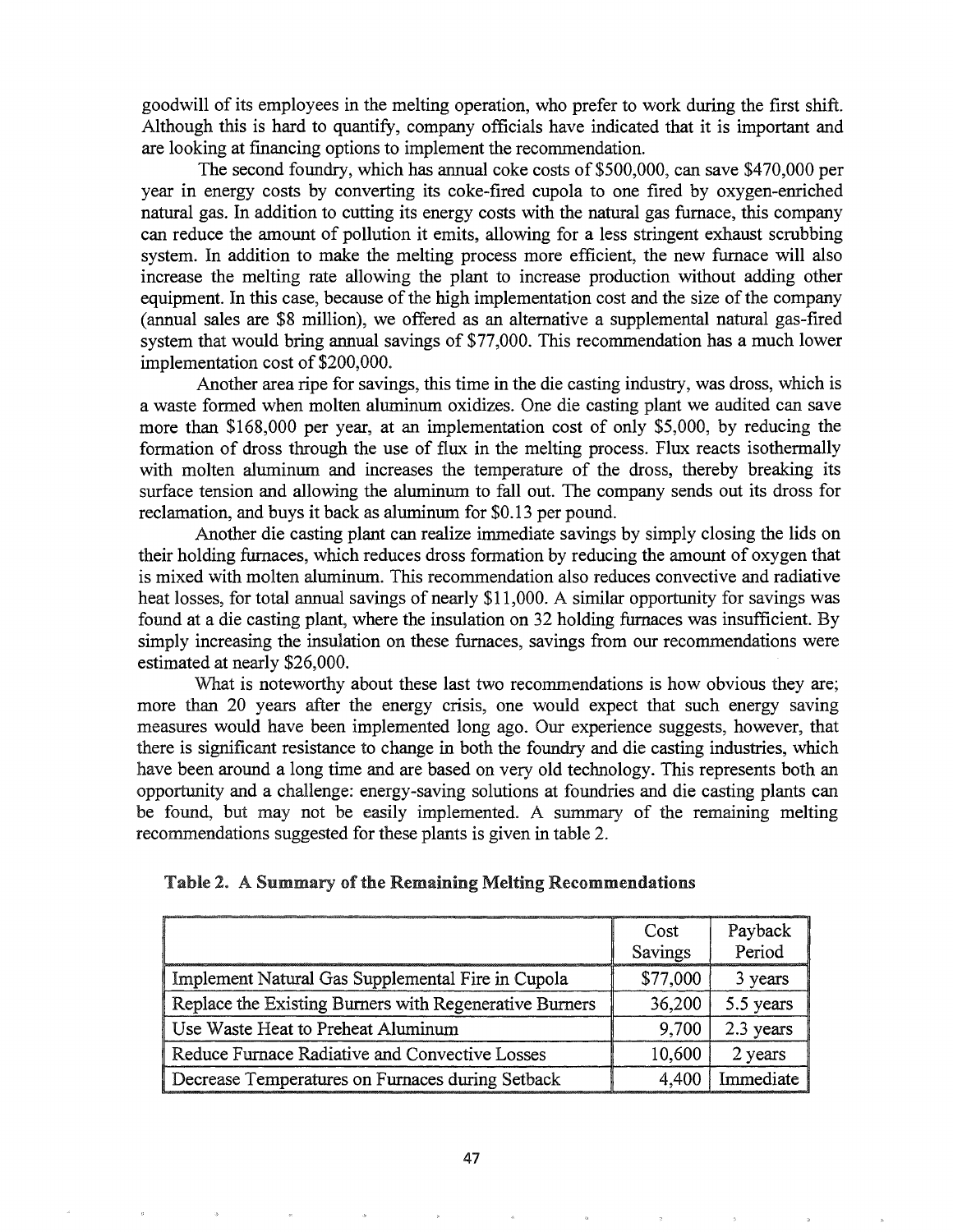## Melting Support Improvements

Recommendations are not always to implement an action. In one of the foundries plant management was considering adding a charging bucket to their process. After using a computer simulation of their process to evaluate the advantages of the additional charging bucket, we found that this would not improve plant productivity. Our recommendation was to not add a charging bucket.

One problem, common to all three die casting plants, is significant variation in sprue size. Sprues, which are a part of the raw metal castings, are melted for reuse after they are trimmed from the final parts. When sprues are larger than necessary, more energy is required to melt them. Measurements we took indicated that the sprue weights could be as much as 11 percent above average. If a recommendation to standardize sprue size is implemented, savings of \$11,500 will result. A summary of the melting support recommendations suggested for these plants is given in Table 3.

|                                                              | Cost     | Payback   |
|--------------------------------------------------------------|----------|-----------|
|                                                              | Savings  | Period    |
| Install Electric Demand Controller on Holding Furnace        | \$28,400 | 2 months  |
| Accurately Control Sprue Size to Eliminate Excess Remelt (3) | 11,500   | 2.5 years |
| Do Not Add Additional Charging Bucket                        | 15,000   | Immediate |
| Shut Down Baghouse Fans when Not in Use                      | 4,100    | Immediate |
| Heat Recovery from Core Room                                 | 12,900   | 5.5 years |

## Table 3. A Summary of the Melting Support Recommendations

#### Casting Improvements

The primary recommendation for the casting operations is with die casting machines. Die casting machines provide an excellent opportunity for energy savings because they have hydraulic systems that operate inefficiently due to the varying requirements imposed on the hydraulic pump. Although die casting machine manufacturers have tried to improve machine efficiency, there are still significant losses in the hydraulic system. Variable Speed Drives are an excellent solution for variable load motors because they are an easy retrofit for old machines. They offer great flexibility for adjusting motor speed, by modulating the frequency of the power sent to the motor. VSD's also improve the motor power factor, to almost unity, and allow a true soft start, which increases the life of the motor. Variable speed drive technology is a good example of a technology, which is fairly commonplace in many industries. However, in foundries and die casting plants, we found that machine operators frequently blame any machine problem on VSD's and turn off the control systems as soon as a problem arises - never to turn them back on. Based on measurements taken on five die casting machines at one plant, we recommended VSD retrofits with estimated annual savings of \$54,000. In practice, to implement this recommendation, plant personnel must fmd a vendor capable of correctly setting up their machines.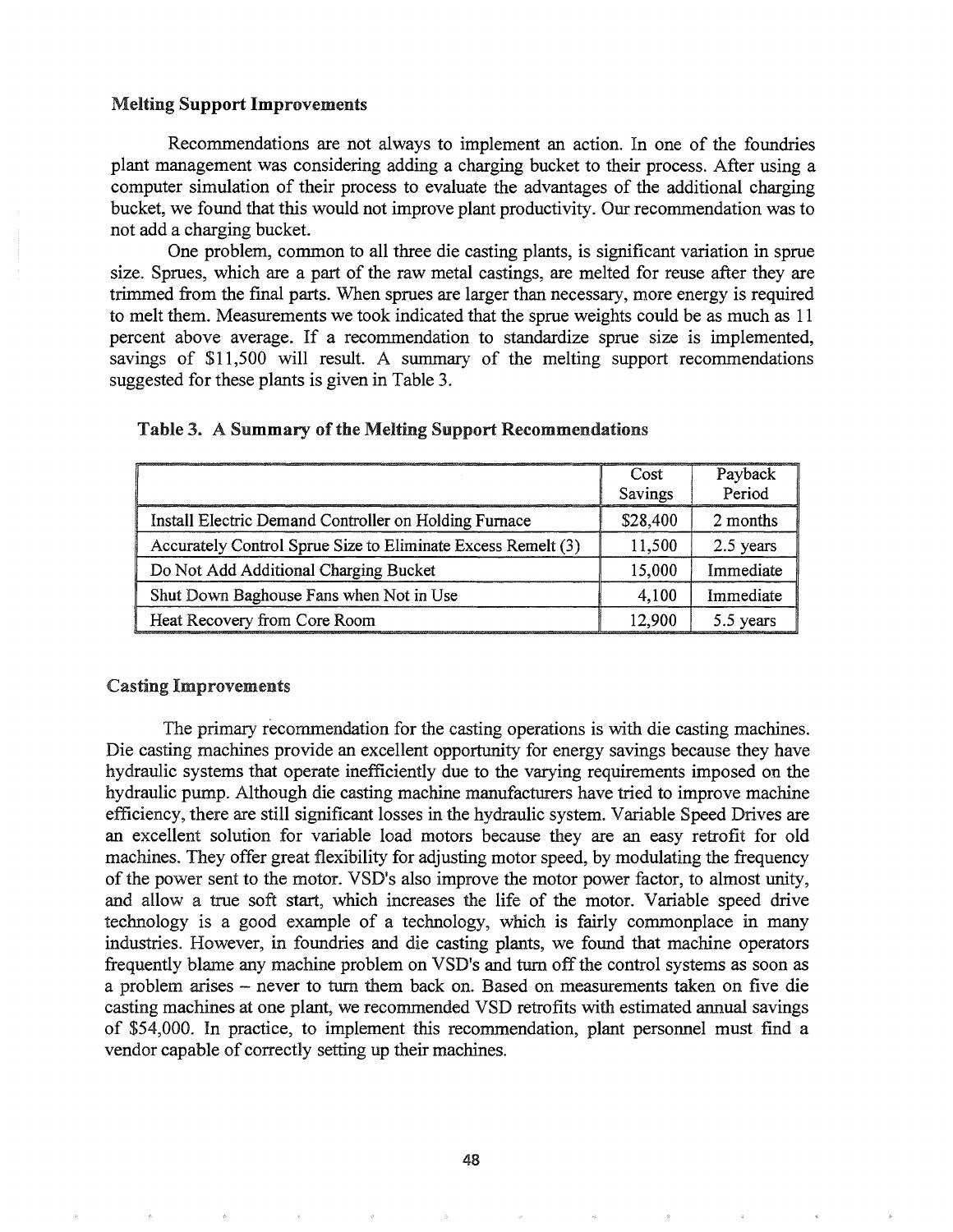### Casting Support Improvements

At a die casting plant, which runs a scrubber on its melt exhaust stream with a 200 HP motor, our recommendation to install a VSD offered savings of \$20,500 per year. And at one of the foundries, a VSD on the cooling tower circulation pumps, coupled with an overflow tank on the cold water return system, offered annual savings of nearly \$14,000. A summary of the casting support recommendations suggested for these plants is given in Table 4.

|                                                           | Cost<br>Savings | Payback<br>Period |
|-----------------------------------------------------------|-----------------|-------------------|
| Install VSD Drive on Scrubber Fan                         | \$20,500        | l year            |
| Add VSD on Cooling Tower and Install Overflow Tank        | 14,000          | 1.2 years         |
| Install Cooling Tower to Eliminate Once Through Water Use | 7,200           | 2.4 years         |
| Reduce Internal Rate of Return by Redesigning Molds       | 4,900           | 3 years           |
| Organize/Maintain Equipment for Die Change Over           | 10,000          | 4 months          |
| Decrease Die Change-Out Times                             | 111,000         | 7 months          |
| Begin a Predictive Maintenance Program                    | 14,600          | 4 months          |

|  |  | Table 4. A Summary of the Casting Support Recommendations |
|--|--|-----------------------------------------------------------|
|  |  |                                                           |

### Post-Casting Opportunities (Finishing)

Based on the costs involved and the impact on quality control, most emphasis is put on casting operations and the furnaces. These processes command attention due to the complexity of the process, and for this reason, managers are usually hired based on their expertise of the materials involved, the chemistry that is taking place, and acceptable benchmarks in the industry. However, experience has shown that this leaves the post-casting areas in the plant as fertile ground for cost cutting.

Processes in post-casting operations include de-flashing, painting, testing, shot blasting, polishing, quality control, packing, and many others. These are normally intensive in manpower needs and cost significant amounts of money. The need for outside observation is indicated by the fact that often as much time and resources are put into post-casting operations as in the actual casting operation. This is exacerbated by the necessity to be nimble in the industry today, having the flexibility to offer a wide variety of products at a moment's notice. One plant studied by the authors had nearly 50% of their employees involved in after casting operations. Yet, although there were incentive programs currently in place for casting operators, there were no such programs in post-casting. This led to many underutilized workers, with little being done in the way of making those employees more efficient.

It was recommended to this company that they cut back workers in this area and use part of the money saved to fund an incentive program for the remaining staff. In this case the savings exceeded \$600,000 with \$300,000 going back to the now more motivated workers. The methods employed included the company purchasing improved tools and ergonomic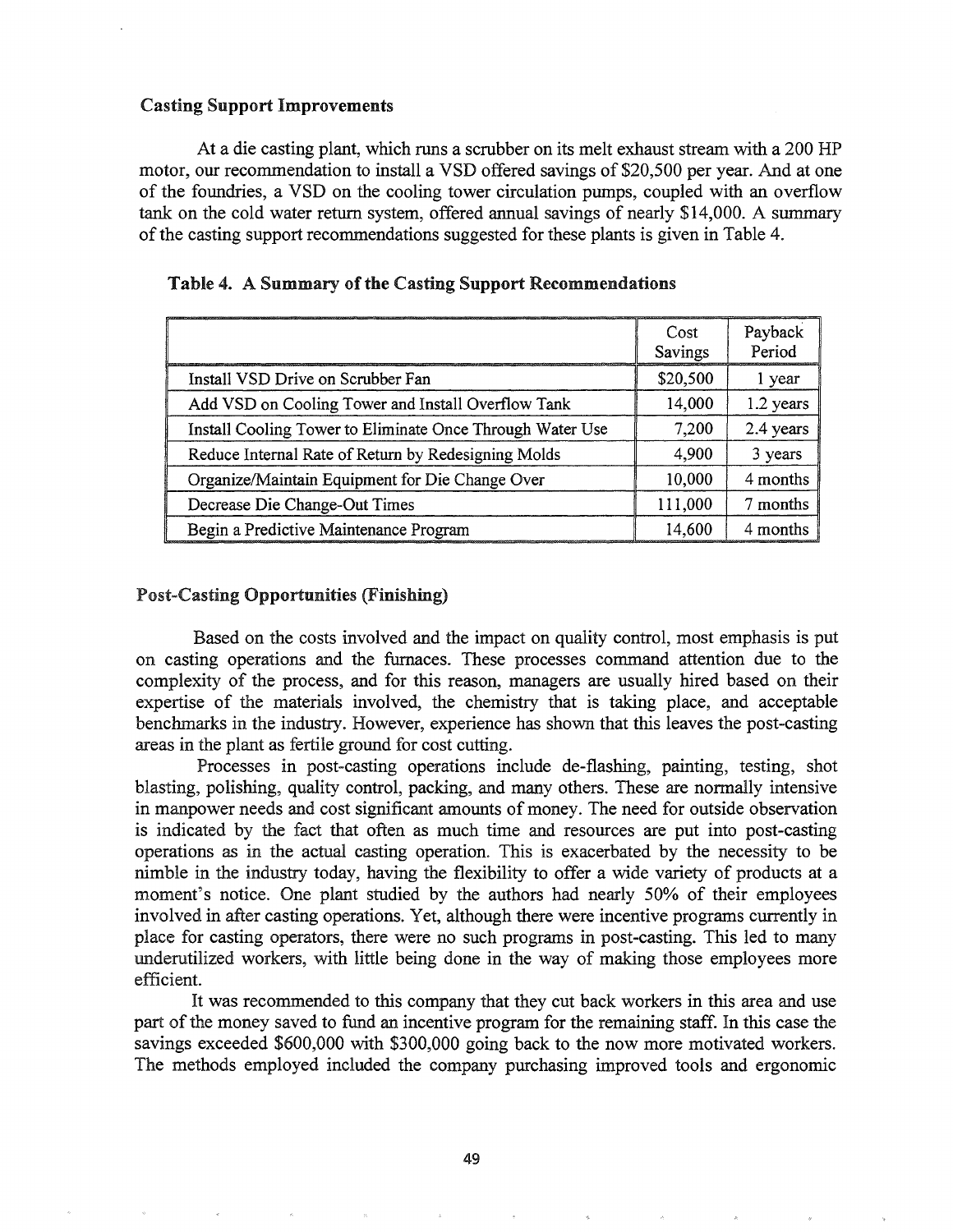devices. The assessment team noticed that these devices, such as lift tables, swivels, and load levelers were common in the casting operation, but not in the post-casting area.

This leads to the dilemma of the division and competition between the manufacturing process personnel and the post-casting operation. Dies are expensive, up to \$100,000, so the operations and maintenance teams take great pride in getting as many "shots" out of a die as possible. It is not uncommon to get 150-200,000 shots before a die needs to be either reworked, or retired. The pieces that result from the attempt to get an incremental increase in die use require additional time in the shot cleaner and increased handwork to remove flashing, etc. The disconnect between the operations in furnace and die casting from those in post-casting are an unintentional result of management strategy. Therefore saving man-hours in the post treatment section is not something the manager of mold and mold life would be rewarded for. Management must keep close watch on these costs in order to determine the optimum time to replace a die.

A number of savings opportunities exist in post-casting operations related to water or solvent cleaning, and paint application, drying and curing. While significant savings can be realized by radical changes, such as substitution of materials or totally enclosed vapor degreaser tanks, the focus of this paper is re-engineering, adopting and improving the equipment and practices that are already in place in a manufacturing facility.

The area of improvement in this category is not a high tech or exciting development; it is housekeeping. For years, open tanks and dripping between tanks was considered an acceptable practice; a necessary evil. Many of these practices still exist. Recommending covering tanks when not in use, depositing soaked rags in a covered container, installing spillways, and slowing the speed of removal of a part from a degreaser are all excellent ways to reduce consumption of resources at the same time reducing pollution. Unfortunately, many of these changes in practices, or habits, create nuisances like extra movement or extra time to accomplish the task at hand. Fortunately, if you can get to the right person's ear, these modifications of practices can save the company a substantial amount of money. Operator training is usually needed to accomplish the desired results. They need to learn to segregate waste streams, mix paints according to need, schedule jobs to maximize color runs, or practice proper cleaning methods.

The area of paint application holds much promise, both in technology and strategy. New types of paint guns have vastly improved transfer efficiencies; electrostatic paint is particularly suited to the metals industry. This being said, there are still many applications where parts are being cleaned, coated, or painted, when it is not required, simply because it is easier to treat an entire piece than to be discriminatory.

Substitute materials are usually the last areas to look for when surveying an operation, but more and more firms are looking to this solution. Substitutes can be used to totally eliminate the need to finish the product, but more commonly to make the finishing materials less polluting. Aqueous strippers, degreasers, or paints are easily available on the market. Some require extra time per part for drying; some require two coats, so there is a tradeoff that must be financially justified. New materials are being introduced for shot blasting. These include starch, ice,  $CO<sub>2</sub>$ , and sponges, each with their advantage and disadvantages. High VOC solvents such as Toluene, Xylene, and MEK, can be replaced, with varying results, by less innocuous materials.

There is a considerable amount of energy used in the melting and casting of metals, and most companies employ a significant amount of heat reclamation from parts and sand.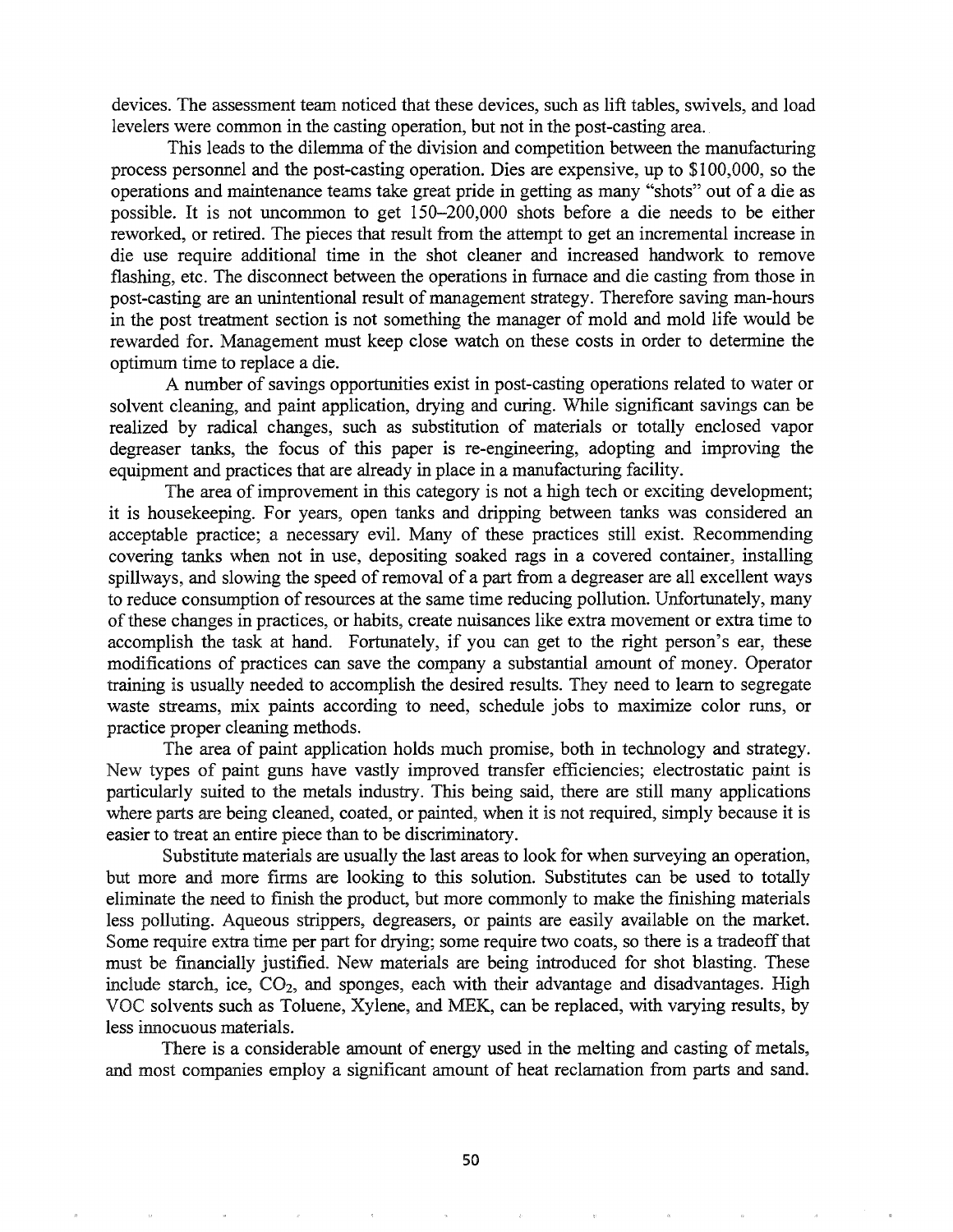Ancillary equipment, however, also offers an opportunity for savings in energy cost. Heat treating ovens are operated at high temperature and rarely turned off, perhaps since they are usually in a remote area of the facility. Although the savings are not great, the cost to install timers with proportional integral control is minimal. Compressed air use is another place to look for energy savings. Compressed air is used to power the shot cleaning in most facilities. This air is used infrequently, so the demand charges are substantial relative to the actual electricity consumption. Diesel engine air compressors, much like the ones used by road crews, can be employed for this purpose, since clean air is not an issue.

Another opportunity for labor, or time, saving is at the inspection station. Many companies do not use a quality control algorithm, instead choosing to inspect every piece, either visually, by radiology, or dye testing. One company the team visited leak tested every part, even though leakage of the part virtually never occurred. Modern industrial engineering provides methods to optimize the extent of inspections to a representative number with no loss in quality. For example, devices are available that can accurately measure a part without removing it from the conveyor.

In conclusion, the best method to reduce post-casting costs is the one that involves awareness by management. The first step is metering, monitoring, and accounting for the products under question, sometimes charging the department or profit station for the use and/or disposal of the materials. Second, the disconnect between the casting operation and the post-casting operation must be addressed. Since post-casting operations often equal casting costs, a manager of post-casting operations should be appointed and regular meetings with the casting operation management should be implemented. A summary of the remaining post-casting recommendations made at these plants is listed in Table 5.

|  |  | Table 5. Summary of Remaining Post-Casting Recommendations |
|--|--|------------------------------------------------------------|
|  |  |                                                            |

|                                                      | Cost<br>Savings | Payback<br>Period |
|------------------------------------------------------|-----------------|-------------------|
| Replace Heat Treating Oven                           | \$21,100        | 3.3 years         |
| Shift Parts From Trim Station 1 to Trim Station 2    | 50,700          | 1 month           |
| Recover Chromium from Rinse Water by Reverse Osmosis | 21,500          | 10 months         |
| Sell or Give Away Spent Casting Sand                 | 34,200          | Immediate         |
| Install a Mechanical Sand Reclamation System         | 10,200          | 2.9 years         |
| Install Heat Exchanger to Pre-Heat Combustion Air    | 31,200          | 1.9 years         |

#### **7. Summary of Results**

We visited five plants, two foundries and three die casting plants, with combined annual sales of \$134 million and a combined annual production volume of 35,300 tons. Our recommendations offered potential savings to each plant of an average \$417,000 or 1.5% of average gross sales. It is too soon to report on the implementation results, but most of our recommendations have been implemented or are being seriously considered.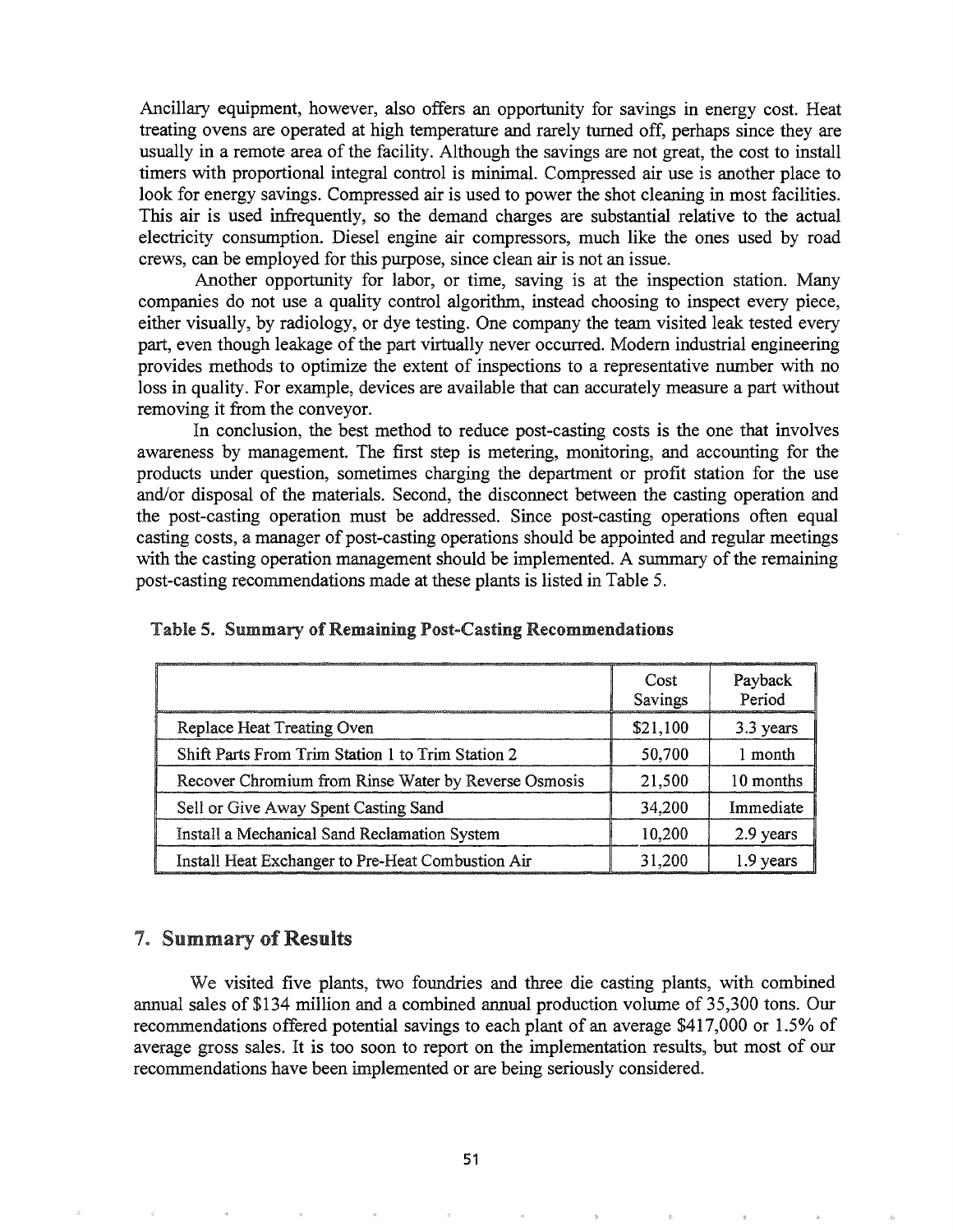A number of generalizations can be observed based on our assessments in the cast metals industry. First is that many of the smaller firms in this industry have been slow to adopt innovative technology. Available off the shelf technology can offer significant savings to these plants, but they must be able to become acquainted with the offerings. The use of these new technologies may affect the future of this industry and determine whether they will be ready for the new technologies developed by the Metal Casting Roadmap.

Another difficulty to be aware of is the manufacturer's definition or understanding of the term "scrap rate". Inevitably, the plant personnel will answer an inquiry about scrap rate with the statement that there is virtually no scrap at the facility. The reason for this response is that the material is re-useable; it can be thrown in the oven and melted down again. This is also true of the gating or "branches" and sprues used to attach the pieces and allow the molten metal to flow. Fifty percent returns (the material that is not considered yield) is not considered excessive in this field. What is not recognized is that the value added to the product is considerable, even though the cost of material cost may not be, so attempts should be made to reduce unnecessary gating and to reduce rejects. Based on the data provided for two foundries (Fl, F2) and three die casting facilities (Dl, D2, D3) the calculation of energy use (MMBtu/ton) and energy cost (\$/ton) are performed based on total amount of products shipped and total amount of metal melted. These results are presented in Table 6.

|                             | Ρ١  | ፑን  |     | D2  | D3  |
|-----------------------------|-----|-----|-----|-----|-----|
| \$ Energy/ton of production | 208 | 112 | 371 | 126 | 131 |
| MMBtu/ton of production     | 14  |     | 35  |     | 20  |
| \$ Energy/ton of melting    | 78  | 86  | 69  | 57  | 66  |
| MMBtu/ton of melting        | 5.4 | 8.3 | 6.5 | 7 R | 9.9 |
| Ratio: Melted/Shipped       | 27  |     | 54  | フフ  | 20  |

Table 6. Results of the Calculation of Energy Use and Energy Cost Based on Amount of Products Shipped and Total Amount of Metal Melted

The heat of fusion is lower for die casting metal than for foundry metal, but the range in the melt/ship ratio seen in our small sample is indicative. By reducing internal remelting, significant savings are possible. However, achieving this type of change will require a plant wide effort.

Finally, many opportunities exist outside of the core plant operations. Post casting operations, which may not directly relate to energy use but could include productivity and environmental opportunities, are fruitful areas to explore.

Other plant considerations are also of concern. Because the metal casting industry is made up of so many medium to small size production plants, certain recommendations related to size can hinder implementation. The opportunity to recycle or dispose of waste sand is one area where site quantities control the economics. When binders are present in the casting sand, the sand can not normally be used again. Even sand without binders eventually breaks down to the point where it must be disposed. This disposal problem is one of the economically critical areas for foundries. There are methods to recycle the spent sand, but quantities determine the economics. In Massachusetts, we are attempting to organize the foundries into a regional collaborative to recycle or recondition their spent sand. We are also